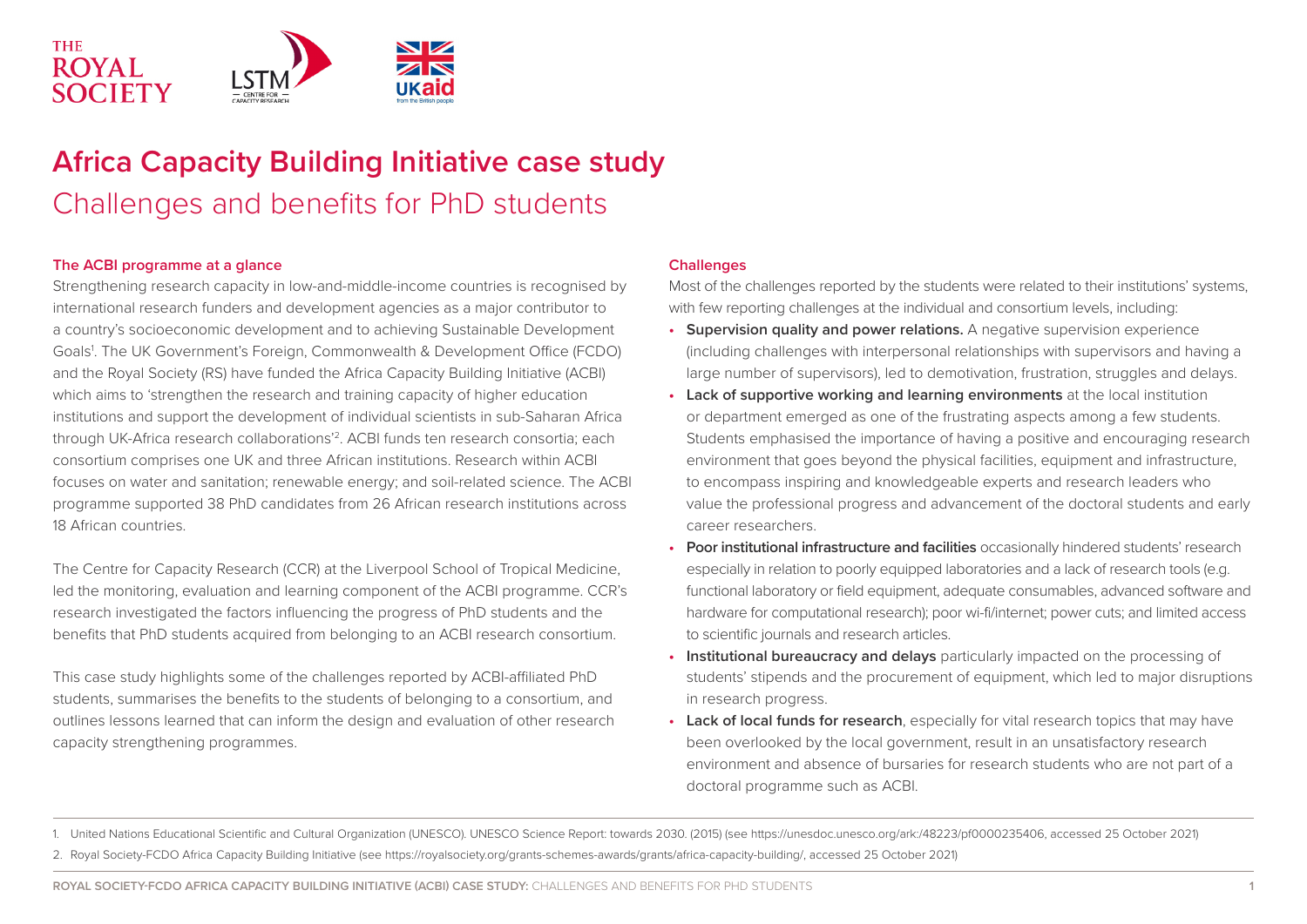## **Benefits and opportunities**

CCR's research revealed that ACBI played a fundamental role in fostering students' opportunities to carry out quality research; established valuable personal and professional relationships within and beyond ACBI; and enhanced their personal and professional development. In interviews, PhD students spoke about the key benefits and opportunities the ACBI programme had brought them. Almost all ACBI-affiliated PhD students said that their participation in the ACBI programme has been lifechanging and a privilege. They reported a significant increase in self-confidence and an advancement in both research and generic life skills - many PhD students now feel better equipped to mentor and train their peers, masters students and undergraduates within their home institutions, and feel empowered to progress into fellowship programmes and lectureship positions after graduation.

There were also indirect benefits for affiliated African institutions and other non-ACBI researchers, including students and research support staff such as technicians. These included training, improved research facilities, better equipment, research collaborations, and improved visibility for researchers and institutions.

 The vast majority of students who responded to the baseline questionnaire (88%) reported feeling *"advantaged compared to other PhD candidates at their department or school"*.



Image: ACBI PhD Students during Scientific Writing Skills Training at a Capacity Building Event in Lusaka, Zambia October 2019.

Students' progress in research benefitted significantly from belonging to an ACBI consortium. Support from their consortium members, and from the RS ACBI management team, often enabled them to overcome the challenges faced by other postgraduate research students who were not part of a large international programme.

#### Support for institutional research systems

Where weak administrative, procurement, financial and quality assurance systems existed, individual research consortia facilitated the processing of funds (including stipend payments) and procurement of equipment, and assisted with travel arrangements through a UK or different African institution to avoid payment interruptions and delays. In some institutions, this has led to improved procurement systems and financial administration including faster processing of funding claims.

#### Learning from different academic cultures

ACBI offered plenty of regional and international travel opportunities so that students could learn new skills in their research field, extend their networks and be exposed to research systems and cultures in different institutions. Students regarded these opportunities as enriching experiences which positively changed their perceptions and expanded their horizons. For example, some gained a fresh view on their own working environment through their exposure to other institutions.

#### **How were data collected?**

Findings presented in this case study were mainly derived from qualitative data collected by CCR through semi-structured in-depth interviews with 35 out of 38 ACBI-affiliated PhD students in 2018–2019. Interview questions focused on: students' overall PhD progress; supervision; challenges which might be hindering or delaying their progress (at the personal, institutional and consortium levels); benefits to students of being involved in the ACBI programme; networking and collaboration; research outputs; and suggestions for improvements.

Additional quantitative data were collected through a self-administrated questionnaire for data triangulation purposes, with a response rate of 87% (33 out of 38 students).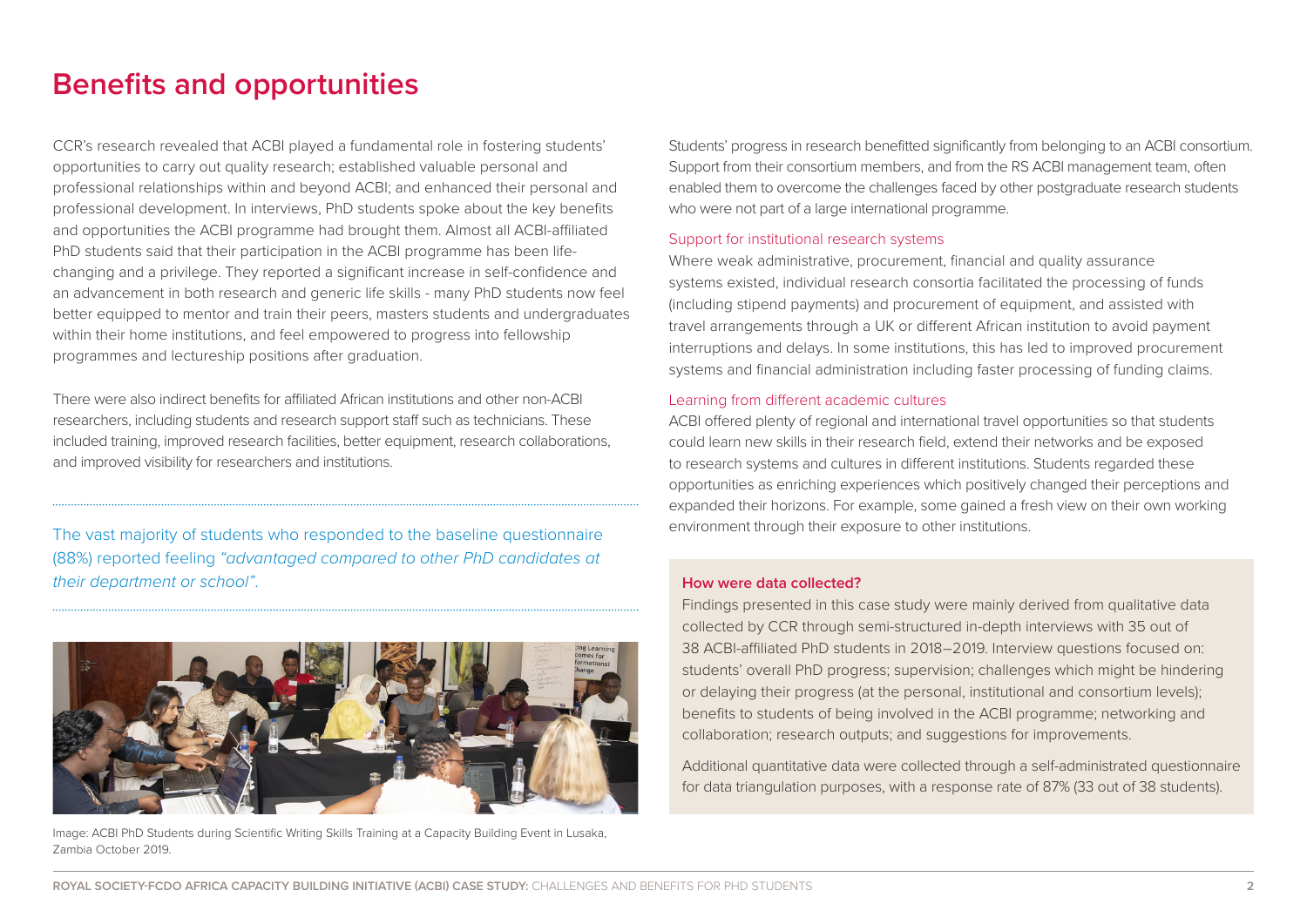#### Networking and establishing long-term relationships

Being part of a research consortium enabled ACBI students to network and establish professional relationships with both senior academics in their research field and with other fellow PhD students/colleagues. Such relationships were regarded as useful for future academic collaborations within and beyond ACBI (e.g. in the write up of joint publications, grant writing, expertise and knowledge sharing). This was achieved through the various organised events within and among consortia and across the whole programme. It was evident that such interactions with regional and international experts offered students the opportunity to receive academic and professional support, advice, and problem-solving guidance through the wider consortium, improving students' experiences and inspiring them to generate new ideas in their fields of study. Additionally, some students believed that the ACBI programme contributed to establishing a sense of solidarity among African partners through South-South collaborations, as enhanced communication was developed between ACBI students and researchers within and beyond their research consortium.

#### Acquiring new equipment and instrumentation

A substantial part of the ACBI programme was dedicated to facilitating the provision of laboratory and field research equipment (including laptops, computational software, advanced computers and consumables). This meant that in some cases students no longer needed to travel to other laboratories to conduct their experiments. The purchase of new laboratory equipment and computer software/hardware for ACBIaffiliated students, which often happened through the individual research consortium, also benefited other researchers and the local institution/department.

#### Access to publications

UK collaborators assisted PhD students and African partners by sending them electronic copies of publications and research articles. Through ACBI, some students were registered at a UK university which facilitated their direct access to online resources and publications.

#### Fostering research outputs

Belonging to ACBI research consortia contributed to fostering research outputs among students. Having students' work and draft manuscripts reviewed by experts - as well as receiving the right guidance - motivated students to progress more quickly with their research work compared to non-ACBI PhD students. Moreover, peer-reviewed publications were perceived to improve the reputation of the students, researchers and the institution to help establish a track record and enhance their careers.

#### Financial benefits

The provision of ACBI funds to fully cover tuition fees and student stipends allowed PhD students to commit and concentrate on their studies, rather than having to support their living costs through employment or even leave academia for paid employment. This 'full funding' meant that students could be selected based on their academic merit rather than their ability to pay. They could also progress more quickly than non-ACBI students and were keen to graduate whilst course fees were provided.

#### Personal and professional development

Students were able to advance their knowledge and skills through: a) exchange visits to other research/academic institutions within Africa and the UK - such visits were deemed as valuable, inspiring and beneficial as they offered students the opportunity to learn about new techniques and to use state-of-art laboratories and equipment unavailable in their home country; b) participating in various types of training - such as technical and research skills; life/generic skills; and management skills; and c) participating and presenting in national, regional and international conferences and meetings which strengthened students' communication skills and self-confidence. Additionally, colleagues, students and technicians outside of the ACBI programme benefited from the ACBI-funding training programmes held at their institutions.

#### Improved English language skills

Francophone students who spent time in the UK and interacted with researchers and academics in English, reported an improvement in their English language skills.

#### **In summary**

The ACBI programme through its research consortia model succeeded in addressing many of the key challenges that postgraduate research students face when pursuing their doctoral studies at African institutions. It helped them overcome barriers hindering their academic and research progress, and their personal and professional development.

The research consortia model facilitated bringing together world-class experts and researchers from the UK and African countries, and allowed for a valuable exchange of knowledge, skills and expertise in multiple disciplines within and outside researchers' main research theme/field. It strengthened the relationship between consortia members and paved the way for future collaborations (including within Africa) and professional long-term partnerships during and beyond the lifetime of the programme. Overall, ACBI research consortia supported doctoral students to conduct high-quality research and fostering research outputs.